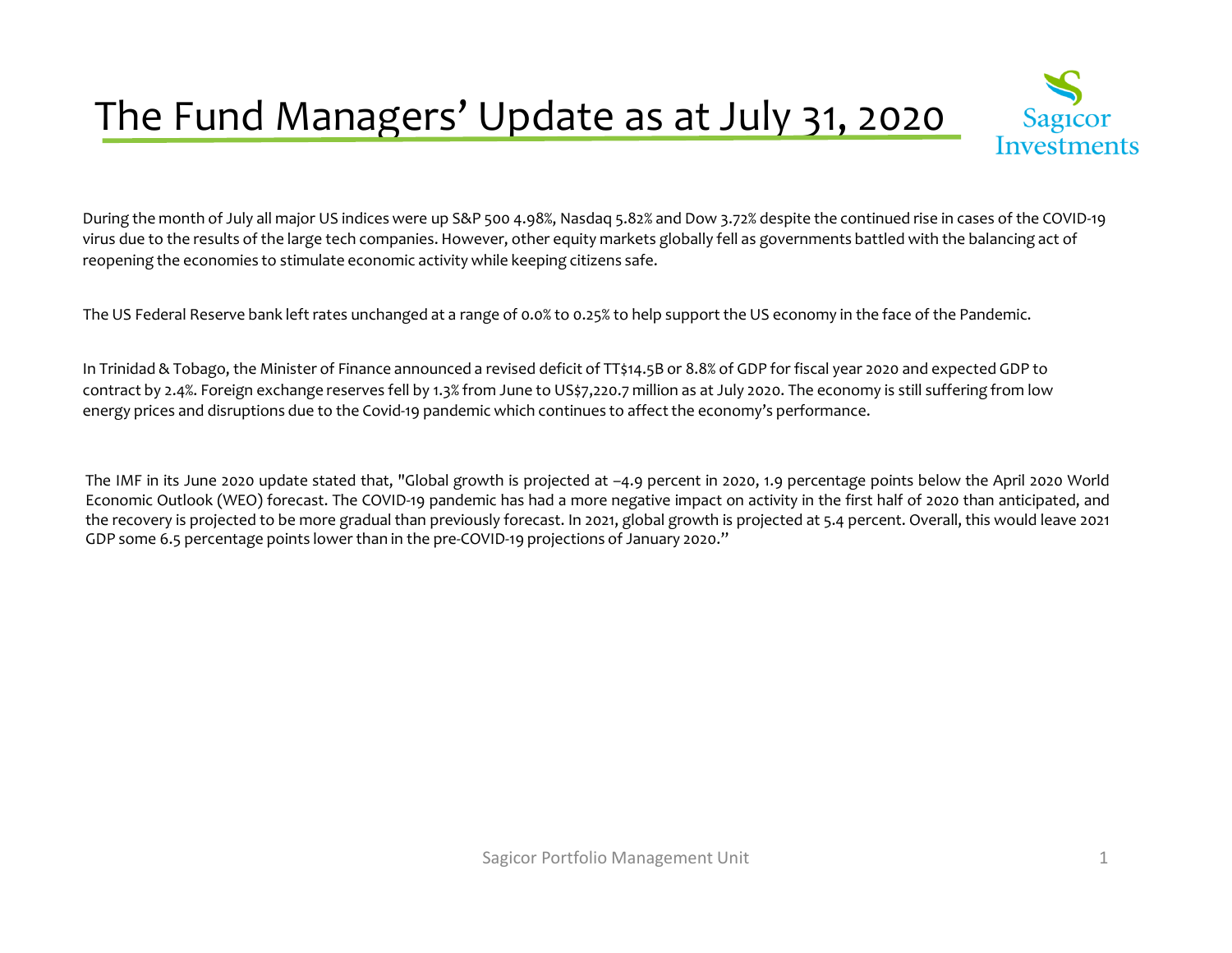## **Asset Description -** *TT* **Fixed Income Fund**



60%

 $3%$ 

| Portfolio                           |                                                                                                                                                                                                                                                                                                                   | <b>Profile &amp; Objectives</b>                                                                             |                                                                                                                                          |                       |
|-------------------------------------|-------------------------------------------------------------------------------------------------------------------------------------------------------------------------------------------------------------------------------------------------------------------------------------------------------------------|-------------------------------------------------------------------------------------------------------------|------------------------------------------------------------------------------------------------------------------------------------------|-----------------------|
| <b>Name</b>                         |                                                                                                                                                                                                                                                                                                                   |                                                                                                             |                                                                                                                                          |                       |
| Income<br>(TTD)                     | This is a fixed income Portfolio invested mainly in<br><b>TT Fixed</b><br>corporate and sovereign debt securities, and is suitable<br>for investors who would have a moderate investment<br>style.<br>These investors would have a medium to long term<br>horizon with limited liquidity needs in the first year. |                                                                                                             | <b>TTFIF Top Three Asset Holdings</b><br>Government of Trinidad & Tobago<br>(GORTT)<br>Massy Holdings Limited<br>Government of St. Lucia | 96.7%<br>3.1%<br>0.2% |
|                                     | 10 years.                                                                                                                                                                                                                                                                                                         | This fund invests mainly in GORTT securities and<br>corporates with average portfolio maturity ranging 4 to | <b>Fixed Income Securities Breakdown</b><br>Direct Government                                                                            | 37%                   |
| Inception Date                      | Asset Class/NAV Type                                                                                                                                                                                                                                                                                              | 2008<br>Fixed Income/ Fixed                                                                                 | <b>Government Agency</b><br>Corporate                                                                                                    | 60%<br>3 <sup>2</sup> |
| <b>Benchmark</b>                    |                                                                                                                                                                                                                                                                                                                   | 10 year GORTT Bond yield plus 75bps                                                                         | Total                                                                                                                                    | 100%                  |
| Fund Strategy<br>Geographical Focus |                                                                                                                                                                                                                                                                                                                   | <b>GORTT Securities and Corporates</b><br>Caribbean                                                         | Associated Associated Francis Reduction                                                                                                  |                       |

## **Average Annual Fund Returns**



|  | <b>Invested Asset Allocation</b> |
|--|----------------------------------|
|  |                                  |

 $14.7$ 

Number of Holdings 5

Net Asset Value - TT\$M

| <b>Direct Government</b> | 37% |
|--------------------------|-----|
| Corporate                | 3%  |
| Government Agency        | 60% |
|                          |     |